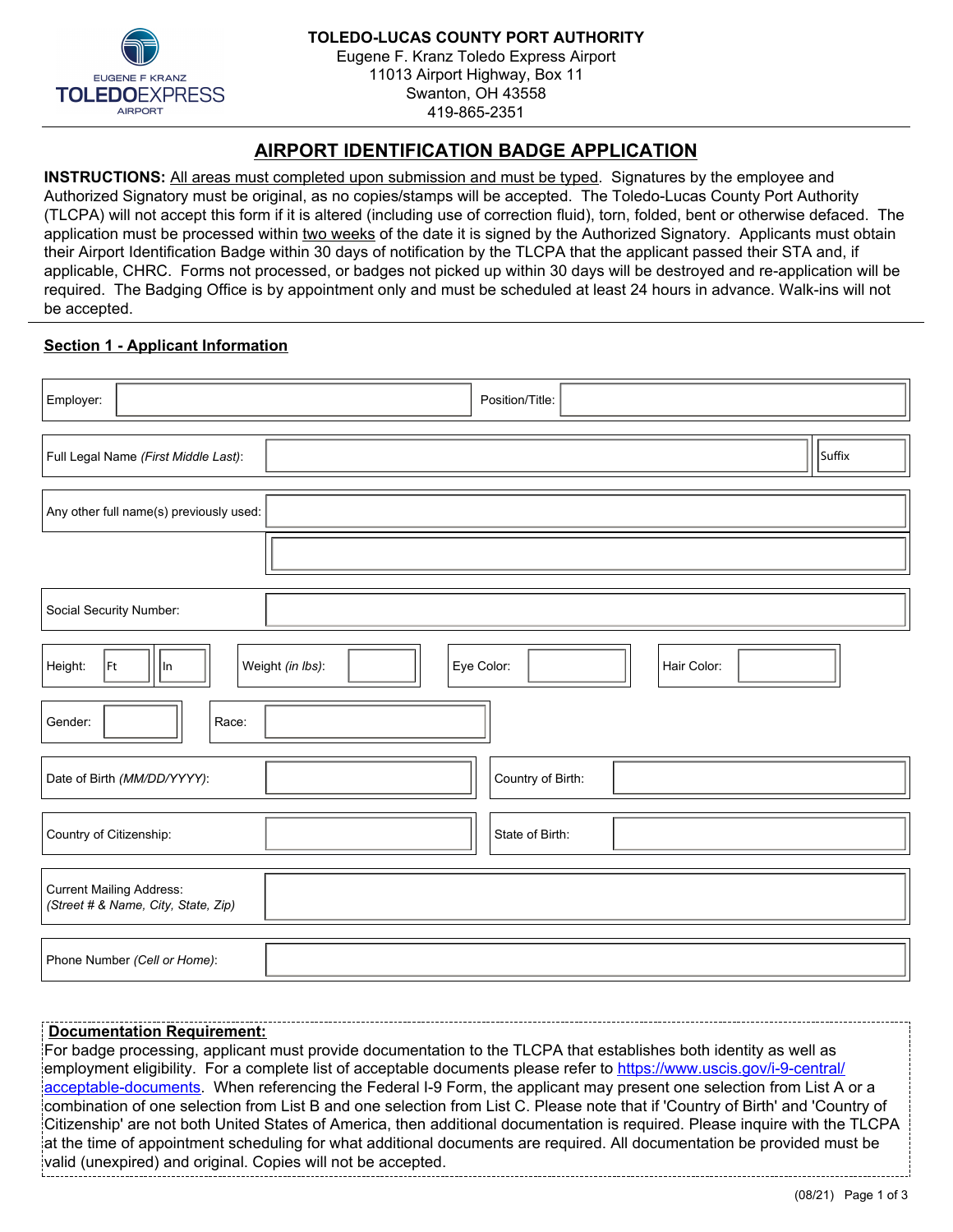## **Section 2 - Applicant's Criminal History**

Persons seeking unescorted access to the Security Identification Display Area (SIDA) or Sterile Area of an airport are subject to the requirements of Title 49 CFR, Parts 1542.209 or 1544.229. These requirements include a Criminal History Records Check (CHRC). Indicate below, by checking "Yes" or "No" for each item listed, if you have ever been convicted, or found not guilty of by reason of insanity, of any of the disqualifying crimes in any jurisdiction during the ten (10) years before the date of this completed application's submission:

| Yes | No                                        | Forgery of certificates, false marking of aircraft, and other<br>aircraft registration; 49 U.S.C 46306.                                               | Yes | No        | Kidnapping or hostage taking.                                                              |
|-----|-------------------------------------------|-------------------------------------------------------------------------------------------------------------------------------------------------------|-----|-----------|--------------------------------------------------------------------------------------------|
| Yes | No                                        | Interference with air navigation; 49 U.S.C. 46308.                                                                                                    | Yes | No        | Treason.                                                                                   |
|     |                                           |                                                                                                                                                       | Yes | No        | Rape or aggravated sexual abuse.                                                           |
| Yes | No                                        | Improper transportation of a hazardous material; 49<br>U.S.C 46312.                                                                                   | Yes | $\Box$ No | Unlawful possession, use, sale, distribution, or<br>manufacture of an explosive or weapon. |
| Yes | No                                        | Aircraft piracy; 49 U.S.C. 46502.                                                                                                                     | Yes | No        | Extortion.                                                                                 |
| Yes | No                                        | Interference with flight crew members or flight attendants;<br>49 U.S.C. 46504.                                                                       | Yes | No        | Armed or felony unarmed robbery.                                                           |
| Yes | No                                        | Commission of certain crimes aboard aircraft in flight; 49<br>U.S.C. 46506.                                                                           | Yes | No        | Distribution of, or intent to distribute, a controlled<br>substance.                       |
| Yes | No                                        | Carrying a weapon or explosive aboard aircraft;<br>49 U.S.C. 46505.                                                                                   | Yes | No        | Felony arson.                                                                              |
|     |                                           |                                                                                                                                                       | Yes | No        | Felony involving willful destruction of property.                                          |
| Yes | No                                        | Conveying false information and threats;<br>49 U.S.C. 46507.                                                                                          | Yes | No        | Felony involving importation or manufacture of a<br>controlled substance.                  |
| Yes | No                                        | Aircraft piracy outside the special aircraft jurisdiction of<br>the United States:<br>49 U.S.C. 46502(b).                                             | Yes | No        | Felony involving burglary and/or theft.                                                    |
|     |                                           |                                                                                                                                                       |     |           |                                                                                            |
|     |                                           | Lighting violations involving transporting controlled                                                                                                 | Yes | No        | Felony involving a threat.                                                                 |
|     | Yes<br>No<br>substances; 49 U.S.C. 46315. |                                                                                                                                                       | Yes | No        | Felony involving dishonesty, fraud, or misrepresentation.                                  |
| Yes | No                                        | Unlawful entry into an aircraft or airport area that serves<br>air carriers or foreign air carriers contrary to established<br>security requirements; | Yes | No        | Felony involving possession or distribution of stolen<br>property.                         |
|     |                                           | 49 U.S.C. 46314.                                                                                                                                      |     | No        | Felony involving aggravated assault.                                                       |
| Yes | No                                        | Destruction of an aircraft or aircraft facility;<br>18 U.S.C. 32.                                                                                     | Yes | No        | Felony involving bribery.                                                                  |
|     |                                           |                                                                                                                                                       |     |           | Felony involving illegal possession of a controlled                                        |
| Yes | No                                        | Murder.                                                                                                                                               | Yes | No<br>×.  | substance punishable by a maximum term of<br>imprisonment of more than 1 year.             |
| Yes | No                                        | Assault with intent to murder.                                                                                                                        | Yes | No        | Violence at international airports; 18 U.S.C. 37.                                          |
| Yes | No                                        | Espionage.                                                                                                                                            |     |           |                                                                                            |
| Yes | No                                        | Sedition.                                                                                                                                             | Yes | No        | Conspiracy or attempt to commit any of the criminal acts<br>listed in this section.        |

The TLCPA Airport Security Coordinator keeps confidential the criminal history record obtained from the FBI and uses it only for determining whether to issue an Airport Identification Badge (ID Badge). You may get a copy of your criminal history record sent by the FBI to the Airport Security Coordinator by submitting a written request within 30 days after being advised that your criminal history shows you are disqualified from being issued an ID Badge. If you believe that any information is inaccurate, you may directly contact the agency that reported the disqualifying conviction to correct your record.

#### **Privacy Act Statement**

**Authority:** 6 U.S.C. § 1140, 46 U.S.C. § 70105; 49 U.S.C. §§ 106, 114, 5103a, 40103(b)(3), 40113, 44903, 44935-44936, 44939, and 46105; the Implementing Recommendations of the 9/11 Commission Act of 2007, § 1520 (121 Stat. 444, Public Law 110-53, August 3, 2007); FAA Reauthorization Act of 2018, §1934(c) (132 Stat. 3186, Public Law 115-254, October 5, 2018), and Executive Order 9397 (November 22, 1943), as amended. **Purpose:** The Department of Homeland Security (DHS) will use the biographic information to conduct a security threat assessment. Your fingerprints and associated information will be provided to the Federal Bureau of Investigation (FBI) for the purpose of comparing your fingerprints to other fingerprints in the FBI's Next Generation Identification (NGI) system or its successor systems including civil, criminal, and latent fingerprint repositories. The FBI may retain your fingerprints and associated information in NGI after the completion of this application and, while retained, your fingerprints may continue to be compared against other fingerprints submitted to or retained by NGI. DHS will also transmit the fingerprints for enrollment into the US-VISIT Automated Biometrics Identification System (IDENT). DHS may provide your name and Social Security Number (SSN) to the Social Security Administration (SSA) to compare that information against SSA records to ensure the validity of the information. DHS will also maintain a national, centralized revocation database of individuals who have had airport- or aircraft operator-issued identification media revoked for noncompliance with aviation security requirements. DHS has established a process to allow an individual whose name is mistakenly entered into the database to correct the record and have the individual's name expunged from the database. If an individual who is listed in the centralized database wishes to pursue expungement due to mistaken identity, the individual must send an email to TSA at Aviation.workers@tsa.dhs.gov.

**Routine Uses:** In addition to those disclosures generally permitted under 5 U.S.C. 522a(b) of the Privacy Act, all or a portion of the records or information contained in this system may be disclosed outside DHS as a routine use pursuant to 5 U.S.C. 522a(b)(3) including with third parties during the course of a security threat assessment, employment investigation, or adjudication of a waiver or appeal request to the extent necessary to obtain information pertinent to the assessment, investigation, or adjudication of your application or in accordance with the routine uses identified in the TSA system of records notice (SORN) DHS/TSA 002, Transportation Security Threat Assessment System. For as long as your fingerprints and associated information are retained in NGI, your information may be disclosed pursuant to your consent or without your consent as permitted by the Privacy Act of 1974 and all applicable Routine Uses as may be published at any time in the Federal Register, including the Routine Uses for the NGI system and the FBI's Blanket Routine Uses. **Disclosure:** Pursuant to § 1934(c) of the FAA Reauthorization Act of 2018, TSA is required to collect your SSN on applications for Secure Identification Display Area (SIDA) credentials. For SIDA applications, failure to provide this information may result in denial of credential. For other aviation credentials, although furnishing your SSN is voluntary, if you do not provide the information requested, DHS may be unable to complete your security threat assessment.